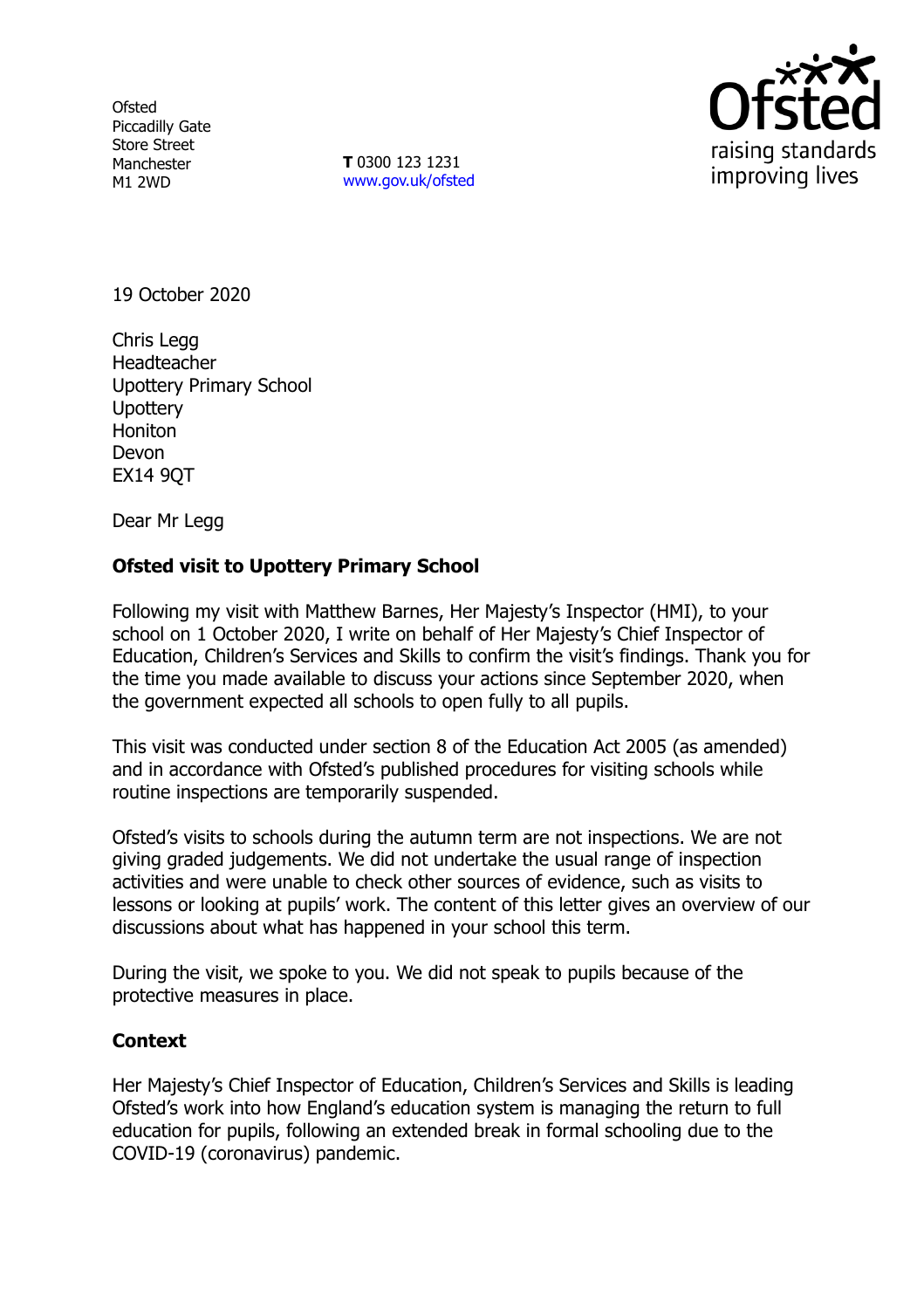

In undertaking this focused work, HMI are visiting a broad range of schools. HMI will visit a sample of:

- approximately 1,200 schools across all Ofsted grades (outstanding, good, requires improvement and inadequate)
- maintained schools, academies and free schools, special schools and centres of alternative provision, including those in cities, and coastal, town or rural communities.

The information from this visit will feed into Ofsted's national reporting so that the insights can be shared with the government and the education sector. We did not find any significant concerns during the visit. In such a case, an inspection report would be published on our website and available to parents and carers.

We did not consider your response to COVID-19 during the spring and summer terms 2020, when the school was not open to all pupils.

## **From this visit, inspectors noted that:**

- All pupils returned to school on 7 September 2020. The large majority of pupils are attending on a full-time basis.
- **Pupils'** attendance is currently slightly lower than it was at the same time last year. You have had some pupils who have been absent from school due to illness that is not COVID-19 related. You have maintained your normal expectations for pupils' attendance. There were no 'bubbles' isolating at the time of the visit.
- Currently, pupils are studying most of their national curriculum subjects. You have a recovery plan in place to manage the return to the usual curriculum before summer term 2021. You are keeping the timing of this under review. At present, the focus on reading, writing, mathematics and pupils' social and emotional needs means that computing and modern foreign languages are not being taught. You are planning to reintroduce these subjects after the autumn half-term holiday.
- You have identified that reading is a key priority because there are gaps in pupils' knowledge resulting from the lockdown period. In all year groups, there are plans in place to support pupils who need to catch up. Teachers have adjusted the choice of books available to help pupils to build on what they have already learned.
- In mathematics, you are completing similar checks on pupils' understanding. You have pinpointed that pupils have gaps in their grasp of how to apply number facts to more complex problems. You are providing additional support for pupils to help them become more confident in doing so.